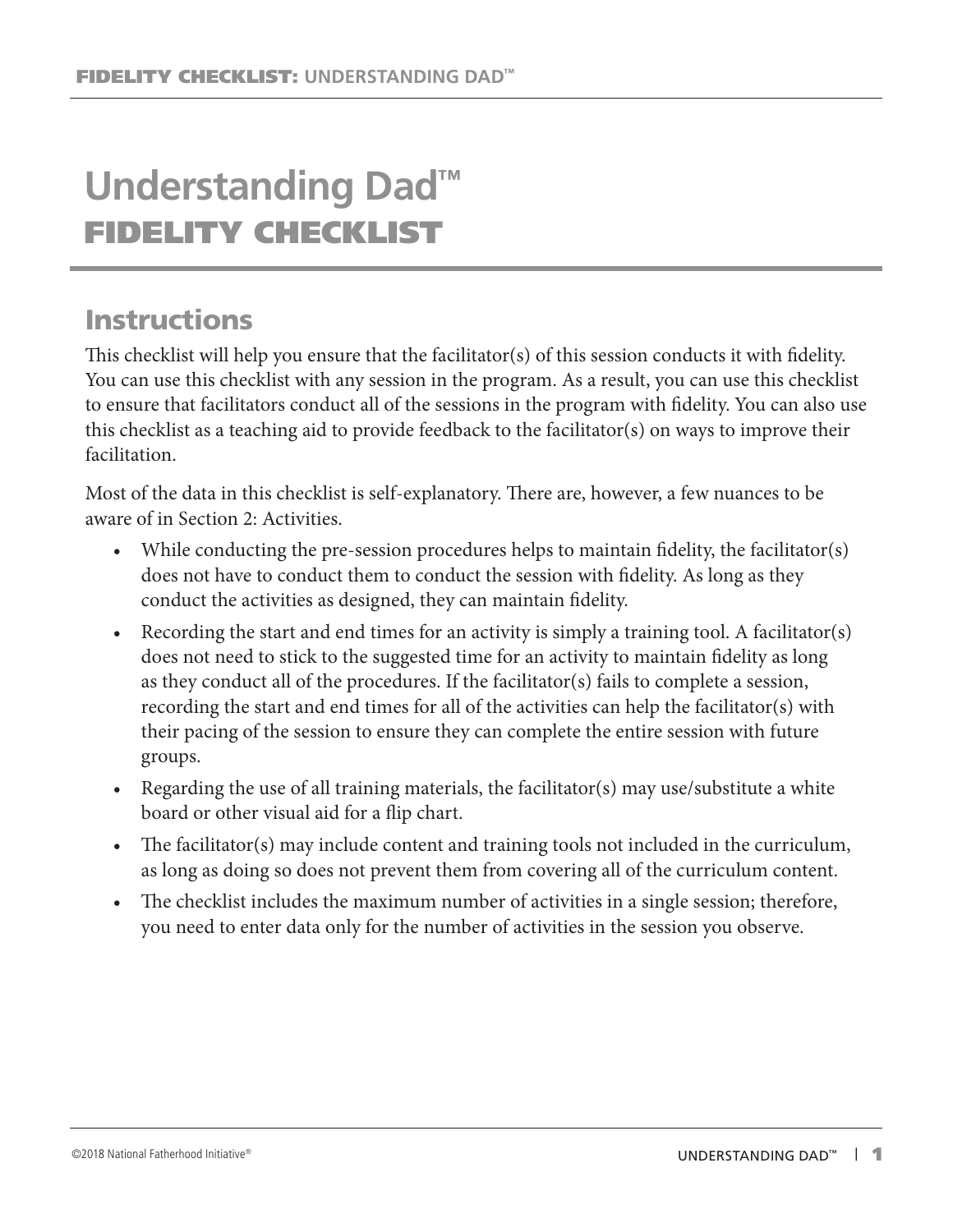To prepare to observe this session, you should complete your own pre-session procedures!

- Bring a copy of the Understanding Dad™ Facilitators Manual so that you can follow along. You won't be able to observe and complete the checklist without it.
- Bring a pad of paper or device (e.g. laptop) on which to take notes. Taking notes will help you add depth to your observation and help you explain some of the data you enter. If the facilitator(s) does not cover all of the procedures in order, for example, you can note which procedure(s) they didn't cover.
- Bring a watch or stopwatch to record the start and end times for the session and each activity.
- In Section 1: Session, prefill as much information as you can.
- In Section 2: Activities, prefill the session number portion of the activity number. If you will observe Session 2, for example, enter a "2" before ".1," ".2," etc.

### **Section 1 / Session:**

- Number & Name
- Date
- Organization
- Facility/Location
- Observer
- Facilitator
- Co-Facilitator
- Number of Moms
- Start Time
- End Time

## **Section 2 / Activities:**

• Did the facilitator(s) prepare for the activities by conducting all of the pre-session procedures?

❏ **Yes** ❏ **No**

• Did the facilitator(s) conduct all of the activities?

❏ **Yes** ❏ **No**

- Did the facilitator(s) conduct all of the activities in order?
	- ❏ **Yes** ❏ **No**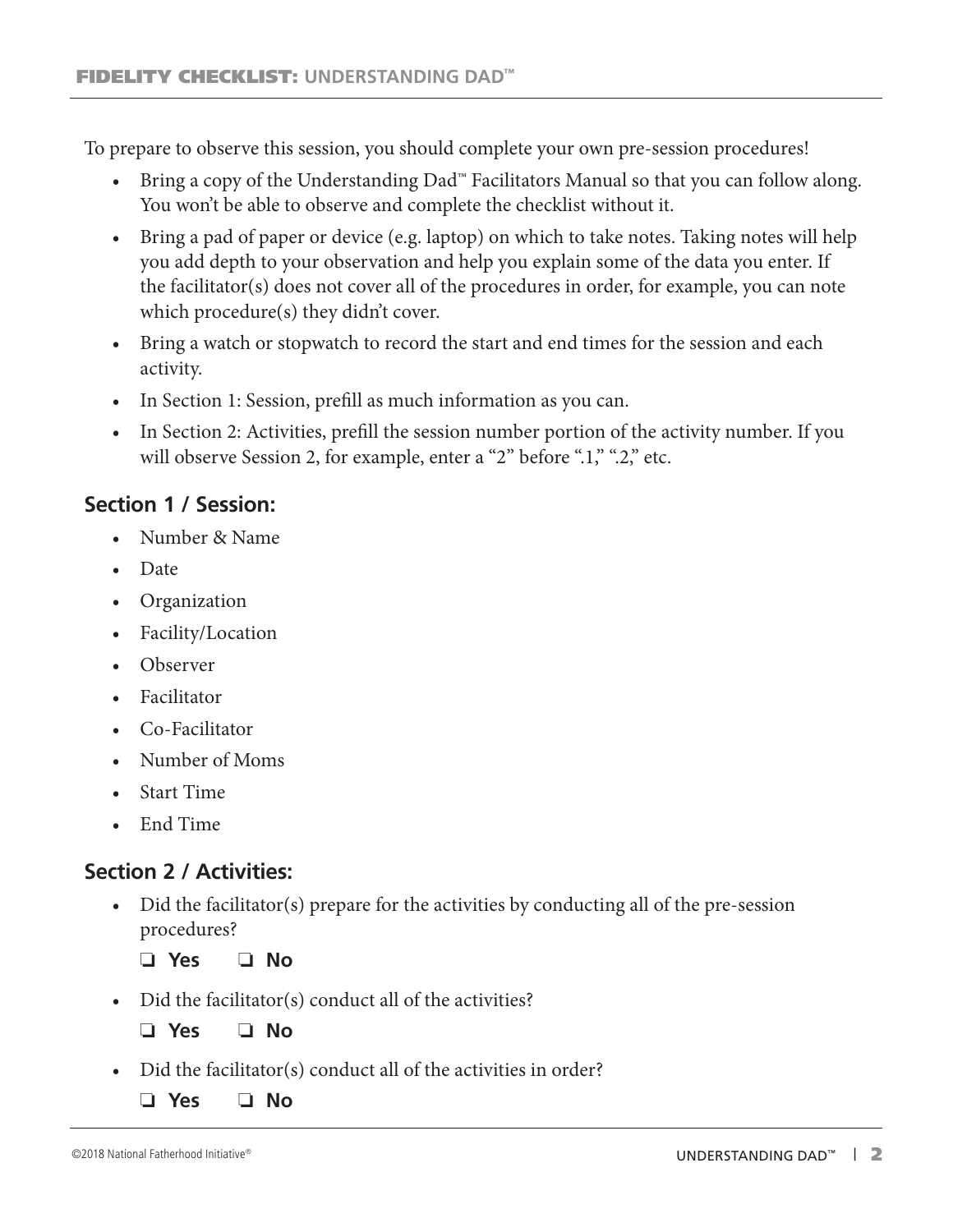• Regardless of how many activities the facilitator(s) conducted, did they conduct them correctly?

❏ **Yes** ❏ **No**

• Did the Moms use the Mother's Handbook?

❏ **Yes** ❏ **No**

- **• Activity \_\_\_\_\_.1**
	- ◉ Timing

**Start Time:\_\_\_\_\_\_\_\_\_\_, End Time\_\_\_\_\_\_\_\_\_\_**

◉ Did the facilitator(s) conduct all of the procedures?

| /es |  | No |
|-----|--|----|
|-----|--|----|

◉ Did the facilitator(s) conduct all of the procedures in order?

❏ **Yes** ❏ **No** ❏ **Partial**

- Did the facilitator(s) use all of the training materials?
	- ❏ **Yes** ❏ **No**
- ◉ Did the facilitator(s) include/use content or tools/materials not included in the curriculum that prevented them from covering all of the curriculum content?

❏ **Yes** ❏ **No**

◉ If applicable, did the facilitator(s) cover the Critical Point(s)?

#### ❏ **Yes** ❏ **No** ❏ **N/A**

◉ Did the facilitator(s) instruct the Moms to use the Mother's Handbook at the correct time(s) during the activity?

❏ **Yes** ❏ **No**

- **• Activity \_\_\_\_\_.2**
	- ◉ Timing

**Start Time:\_\_\_\_\_\_\_\_\_\_, End Time\_\_\_\_\_\_\_\_\_\_**

- ◉ Did the facilitator(s) conduct all of the procedures?
	- ❏ **Yes** ❏ **No**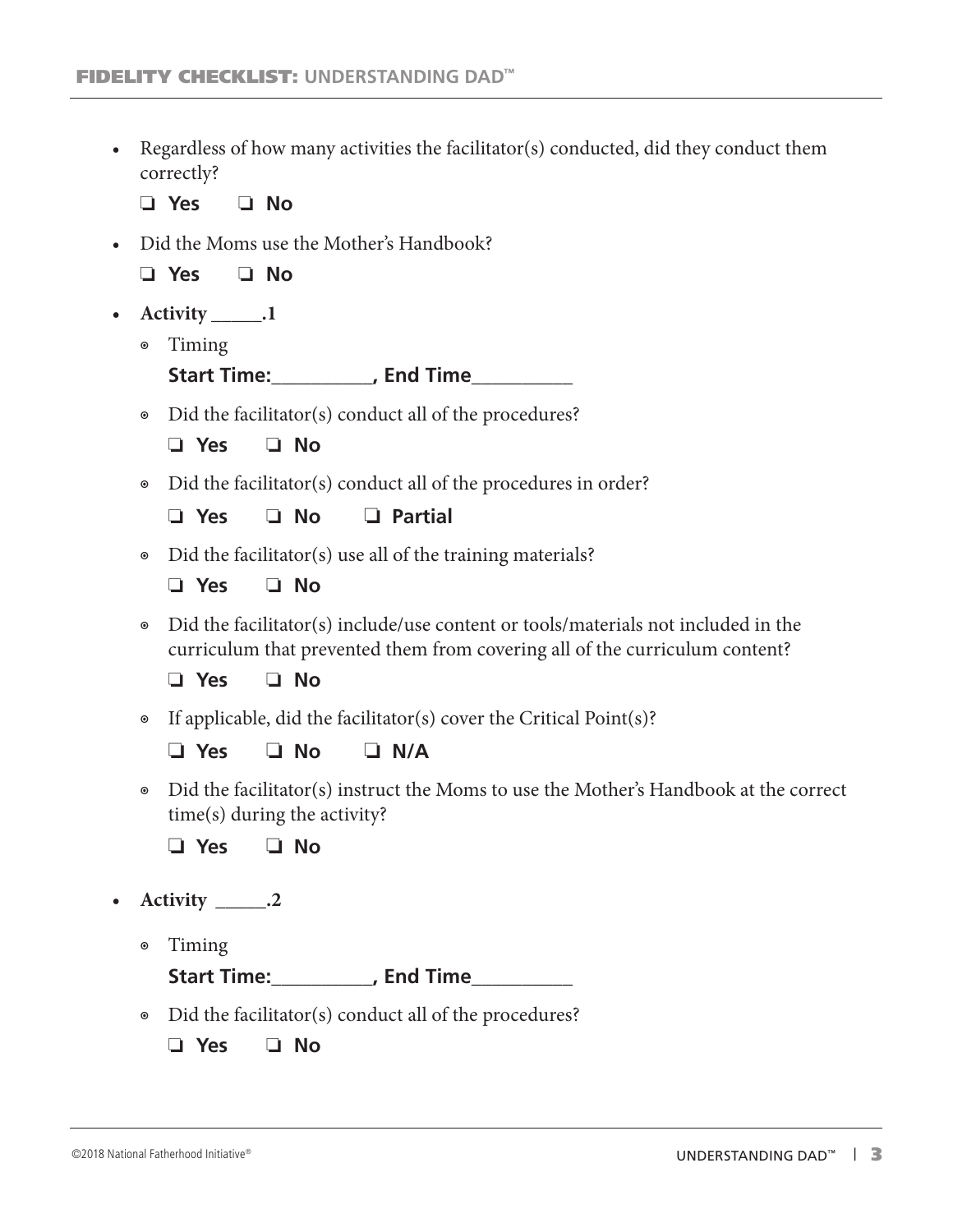◉ Did the facilitator(s) conduct all of the procedures in order?

❏ **Yes** ❏ **No** ❏ **Partial**

• Did the facilitator(s) use all of the training materials?

❏ **Yes** ❏ **No**

◉ Did the facilitator(s) include/use content or tools/materials not included in the curriculum that prevented them from covering all of the curriculum content?

❏ **Yes** ❏ **No**

◉ If applicable, did the facilitator(s) cover the Critical Point(s)?

❏ **Yes** ❏ **No** ❏ **N/A**

◉ Did the facilitator(s) instruct the Moms to use the Mother's Handbook at the correct time(s) during the activity?

❏ **Yes** ❏ **No**

- **• Activity \_\_\_\_\_.3**
	- ◉ Timing

**Start Time:\_\_\_\_\_\_\_\_\_\_, End Time\_\_\_\_\_\_\_\_\_\_**

◉ Did the facilitator(s) conduct all of the procedures?

❏ **Yes** ❏ **No**

• Did the facilitator(s) conduct all of the procedures in order?

❏ **Yes** ❏ **No** ❏ **Partial**

• Did the facilitator(s) use all of the training materials?

❏ **Yes** ❏ **No**

◉ Did the facilitator(s) include/use content or tools/materials not included in the curriculum that prevented them from covering all of the curriculum content?

❏ **Yes** ❏ **No**

◉ If applicable, did the facilitator(s) cover the Critical Point(s)?

❏ **Yes** ❏ **No** ❏ **N/A**

◉ Did the facilitator(s) instruct the Moms to use the Mother's Handbook at the correct time(s) during the activity?

❏ **Yes** ❏ **No**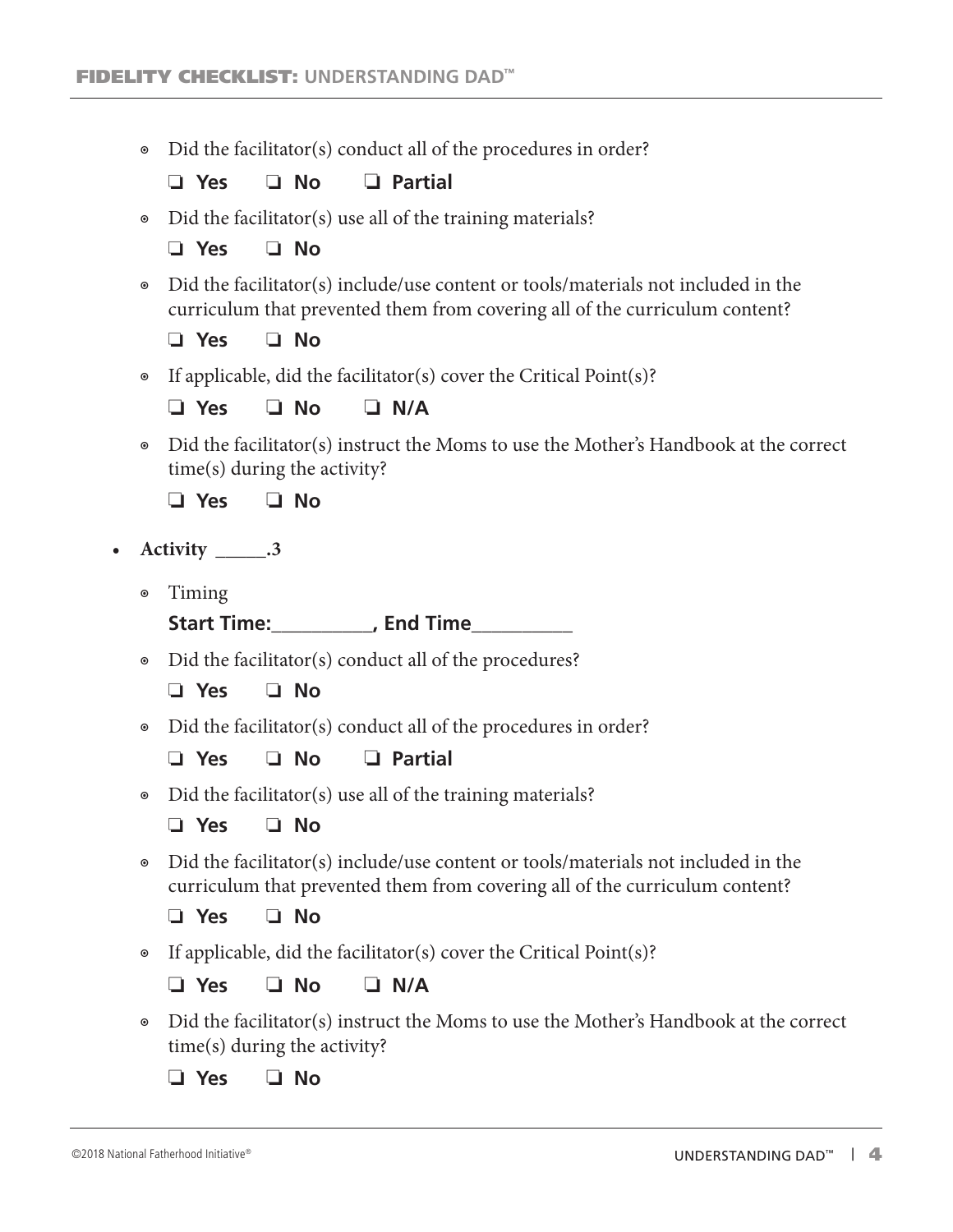| $\bullet$ |                      | Activity ______.4                                                                                                                                                                           |
|-----------|----------------------|---------------------------------------------------------------------------------------------------------------------------------------------------------------------------------------------|
|           | $\boldsymbol{\odot}$ | Timing<br>Start Time:___________, End Time___________                                                                                                                                       |
|           | $\boldsymbol{\circ}$ | Did the facilitator(s) conduct all of the procedures?<br>$\Box$ No<br>$\Box$ Yes                                                                                                            |
|           | $\boldsymbol{\odot}$ | Did the facilitator(s) conduct all of the procedures in order?<br>$\Box$ Partial<br>$\Box$ No<br>$\Box$ Yes                                                                                 |
|           | $\boldsymbol{\circ}$ | Did the facilitator(s) use all of the training materials?<br>$\Box$ No<br>$\Box$ Yes                                                                                                        |
|           | $\boldsymbol{\odot}$ | Did the facilitator(s) include/use content or tools/materials not included in the<br>curriculum that prevented them from covering all of the curriculum content?<br>$\Box$ No<br>$\Box$ Yes |
|           | $\boldsymbol{\circ}$ | If applicable, did the facilitator(s) cover the Critical Point $(s)$ ?<br>$\Box$ No<br>$\Box$ N/A<br>$\Box$ Yes                                                                             |
|           | $\boldsymbol{\odot}$ | Did the facilitator(s) instruct the Moms to use the Mother's Handbook at the correct<br>time(s) during the activity?                                                                        |
|           |                      | $\Box$ No<br>$\Box$ Yes                                                                                                                                                                     |
| $\bullet$ |                      | Activity _______.5                                                                                                                                                                          |
|           | $\boldsymbol{\odot}$ | Timing<br>Start Time:____________, End Time_______                                                                                                                                          |
|           | $\circledcirc$       | Did the facilitator(s) conduct all of the procedures?<br>$\square$ No<br>$\Box$ Yes                                                                                                         |
|           | $\circledcirc$       | Did the facilitator(s) conduct all of the procedures in order?                                                                                                                              |
|           |                      | <b>Partial</b><br><b>No</b><br>Yes<br>ப                                                                                                                                                     |
|           | $\odot$              | Did the facilitator(s) use all of the training materials?<br><b>No</b><br>$\Box$ Yes<br>u.                                                                                                  |